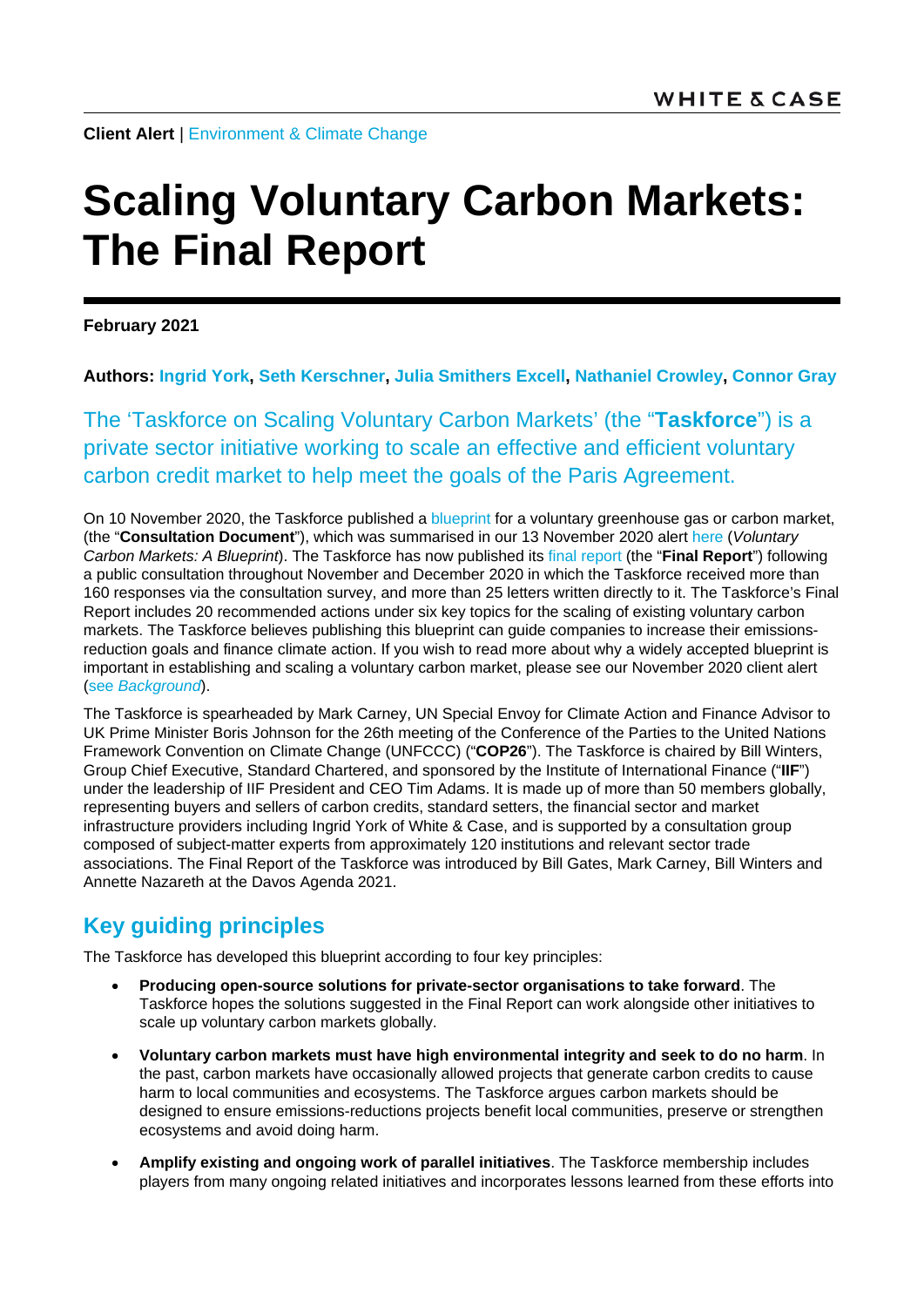the Final Report. Future efforts arising from the Final Report need to be carried out in tandem with parallel initiatives to ensure emissions-reduction efforts learn from and support one another.

• **Avoid disincentivising emissions reduction efforts**. Carbon markets need to be designed in a way that does not reduce the incentive for businesses to reduce their own emissions. The Taskforce recognises that to meet the Paris Agreement targets, all sectors must reduce their absolute emissions and carbon markets must also enable companies to become carbon-negative.

## **Recommendations**

|                                                                                                                                                                                                                                                                                                                         |                                                                                                                                                                                                                         |  |                                                                                                                                                                                                                                  |                                                                                     | <b>I</b> Topics for actions                           |               |                                                                                            | Recommended actions                                                                                         |  |
|-------------------------------------------------------------------------------------------------------------------------------------------------------------------------------------------------------------------------------------------------------------------------------------------------------------------------|-------------------------------------------------------------------------------------------------------------------------------------------------------------------------------------------------------------------------|--|----------------------------------------------------------------------------------------------------------------------------------------------------------------------------------------------------------------------------------|-------------------------------------------------------------------------------------|-------------------------------------------------------|---------------|--------------------------------------------------------------------------------------------|-------------------------------------------------------------------------------------------------------------|--|
|                                                                                                                                                                                                                                                                                                                         | <b>Supply &amp; standards</b>                                                                                                                                                                                           |  |                                                                                                                                                                                                                                  | <b>Market intermediaries</b>                                                        |                                                       | <b>Demand</b> |                                                                                            |                                                                                                             |  |
|                                                                                                                                                                                                                                                                                                                         | <b>I</b> Core carbon and attribute<br>taxonomy<br>Establish core carbon<br>principles and taxonomy<br>of additional attributes<br>2 Assess adherence to the<br>core carbon principles<br>Scale up high-integrity supply |  | <b>II</b> Core carbon reference contracts<br>Introduce core carbon spot and futures contracts<br><b>B</b> Establish an active secondary market<br>Increase transparency and standardization in<br>over-the-counter (OTC) markets |                                                                                     |                                                       |               | VI Demand signal<br>$\bullet$ Offer<br>consistent<br>investor<br>guidance on<br>offsetting | <b>B</b> Enhance<br>credibility and<br>consumer<br>awareness<br>for consumer<br>product<br>offerings, incl. |  |
|                                                                                                                                                                                                                                                                                                                         | <b>III</b> Infrastructure: Trade, post-<br>trade, financing, and data                                                                                                                                                   |  | <b>Build or utilize</b><br>existing high-<br>volume trade<br>infrastructure                                                                                                                                                      | Create or<br>utilize existing<br>resilient<br>post-trade<br>infrastructure          | <b>O</b> Implement<br>advanced data<br>infrastructure |               | <sup>1</sup> Increase<br>industry<br>collaboration<br>and<br>comments                      | Point-of-Sale<br>(POS) solutions<br><sup>20</sup> Create<br>mechanisms<br>for demand<br>signaling           |  |
|                                                                                                                                                                                                                                                                                                                         | Catalyze structured finance                                                                                                                                                                                             |  |                                                                                                                                                                                                                                  |                                                                                     |                                                       |               |                                                                                            |                                                                                                             |  |
|                                                                                                                                                                                                                                                                                                                         | <b>IV</b> Consensus on legitimacy of offsetting<br><b>Establish principles on the use of offsets</b>                                                                                                                    |  |                                                                                                                                                                                                                                  |                                                                                     |                                                       |               | Align guidance on offsetting in<br>corporate claims                                        |                                                                                                             |  |
| V Market integrity assurance<br>Implement efficient and accelerated verification<br><sup>4</sup> Develop global anti-money-laundering (AML) / know-your-customer (KYC) guidelines<br><b>B</b> Establish legal and accounting frameworks<br><b>C</b> Institute governance for market participants and market functioning |                                                                                                                                                                                                                         |  |                                                                                                                                                                                                                                  |                                                                                     |                                                       |               |                                                                                            |                                                                                                             |  |
|                                                                                                                                                                                                                                                                                                                         | Replicated with permission of the IIF                                                                                                                                                                                   |  |                                                                                                                                                                                                                                  | <b>Solution out of scope</b><br>Clarify link to Nationally Determined Contributions |                                                       |               |                                                                                            |                                                                                                             |  |

To support the scaling-up of voluntary carbon markets, the Taskforce has developed 20 underlying recommended actions, grouped under six topics, for action across the value chain (including supply and standards, market intermediaries and demand), as summarised below. Note that there remain open items for further consideration and several important questions that will be part of the Taskforce's "Roadmap for Implementation" over the next 12 months.

## **Topic One: Core carbon principles and attribute taxonomy**

• **Establish core carbon principles and taxonomy of additional attributes**. The Taskforce is focused on creating a market with both integrity and liquidity. It accordingly recommends the establishment and maintenance of core carbon principles ("**CCPs**") by an independent third party which would set out threshold quality criteria against which carbon credits and their supporting standards and methodology can be assessed. The Implementation Roadmap in the Final Report, as further outlined below, sets out the organisational steps required to establish the correct body for CCP governance. The independent third party would also define a set of additional attributes, *e.g.* vintage, project type (*i.e.* avoidance / reduction, nature-based removal, technology-based removal), additional benefits beyond emissions reductions (*i.e.* co-benefits), location and inclusion of corresponding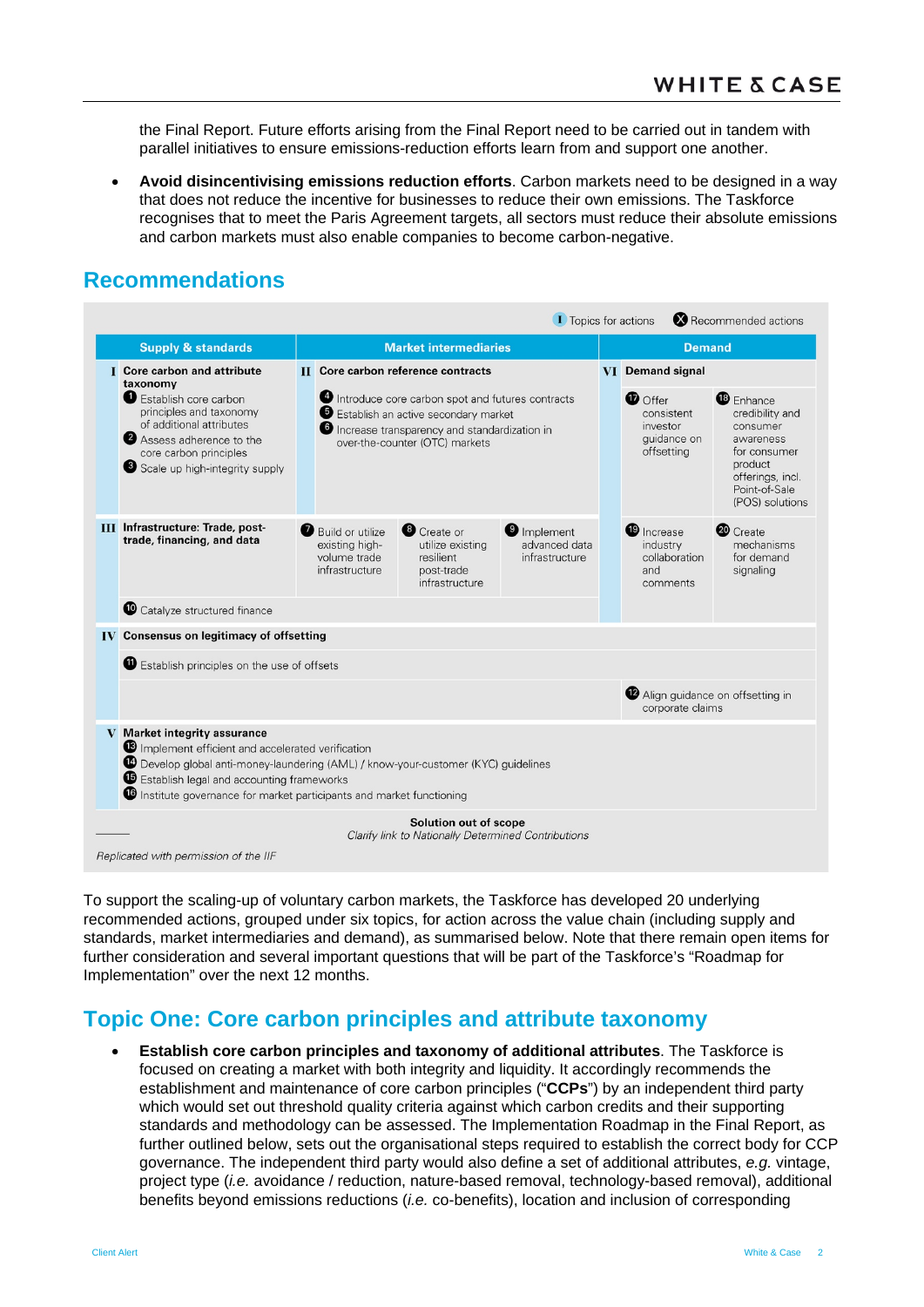adjustments. The Taskforce believes establishment of CCPs in such a manner would build confidence and credibility in voluntary carbon markets, allowing the market to develop more successfully.

- **Assess adherence to the CCPs**. The Taskforce also recommends the need for an independent third party organisation to be tasked with assessing carbon credit standards and methodologies for validation against the CCPs and additional attributes. While it is noted that it may be possible for this to be carried out by the same body hosting the CCPs, the recommendation is for separate expert verification agencies (accredited by the International Accreditation Forum) to undertake this role. Ideally, all relevant carbon-market standards entities would adopt the taxonomy and make clear whether their methodologies are certified. The clear challenge will be to balance the level of detail needed for methodology assessments against the administrative burden. However, this is clearly key to address significant quality concerns that exist across the value chain.
- **Scale-up high integrity supply**. The Taskforce recommends rapid market upscaling (15 fold by 2030) but with a focus on ensuring market integrity and project local community impact. The impetus for such scale-up will need to derive from smaller-scale project developers as well as large multinationals and technology projects (in particular, new technologies being brought to market). To help achieve this and support small-scale developers, the Taskforce recommends a supplier to financier matching platform for proposed projects. Ideally, this platform would allow for the upload of suppliers' previous project development history and credit score for buyers to conduct due diligence and be subject to the same standards and controls as would apply to any other voluntary carbon market infrastructure. For negative emissions technology and other maturing climate technologies, the Taskforce encourages the development of new methodologies in a timely and robust manner.

#### **Topic Two: Core carbon reference contracts**

- **Introduce core carbon spot and futures contracts**. Development and listing of standardised spot and futures core (physically delivered) carbon contracts is seen as vital by the Taskforce in order to match suppliers' products and buyers' preferences more efficiently and, critically, provide a daily reference carbon price for standardised products.
- These contracts would be physically settled, traded on exchange and cleared via clearing houses. Futures contracts should be fungible to allow for trading across all markets and multiple platforms and could potentially also be cash settled. Over time, the Taskforce envisages that exchanges could also develop reference contracts which combine the core carbon contract with additional attributes that are separately priced. The Taskforce also encourages large buyers to purchase a share of their voluntary credits on exchange, through reference contracts, to encourage the development of liquidity. This would also reinforce the efficacy of the published carbon price. There is also discussion regarding the development of a separate and complementary over-the-counter (off exchange) market for carbon contracts in both standardised and bespoke format, which will benefit from the establishment of a reference contract.
- **Establish an active secondary market**. This will be core to the success of voluntary carbon markets by providing a number of benefits across the value chain, such as:
	- increasing the transparency and reducing the volatility of pricing:
	- allowing market participants to manage and hedge risks that can arise from, for example, carbon projects or carbon reduction commitments;
	- increasing flexibility such that firms are able to change their strategy more efficiently. This is likely to increase the number of firms committing to voluntary carbon markets given they know they can exit a carbon credit position if their circumstances change;
	- increasing access to carbon markets for those participants who would not traditionally be present in financial markets and/or may not be able to easily access exchanges or clearing houses; and
	- increasing investor attraction and liquidity, thereby tightening the bid-ask spread.

Additional services in the secondary market may also arise such as the development of indices, which would facilitate longer term hedging and financial investment.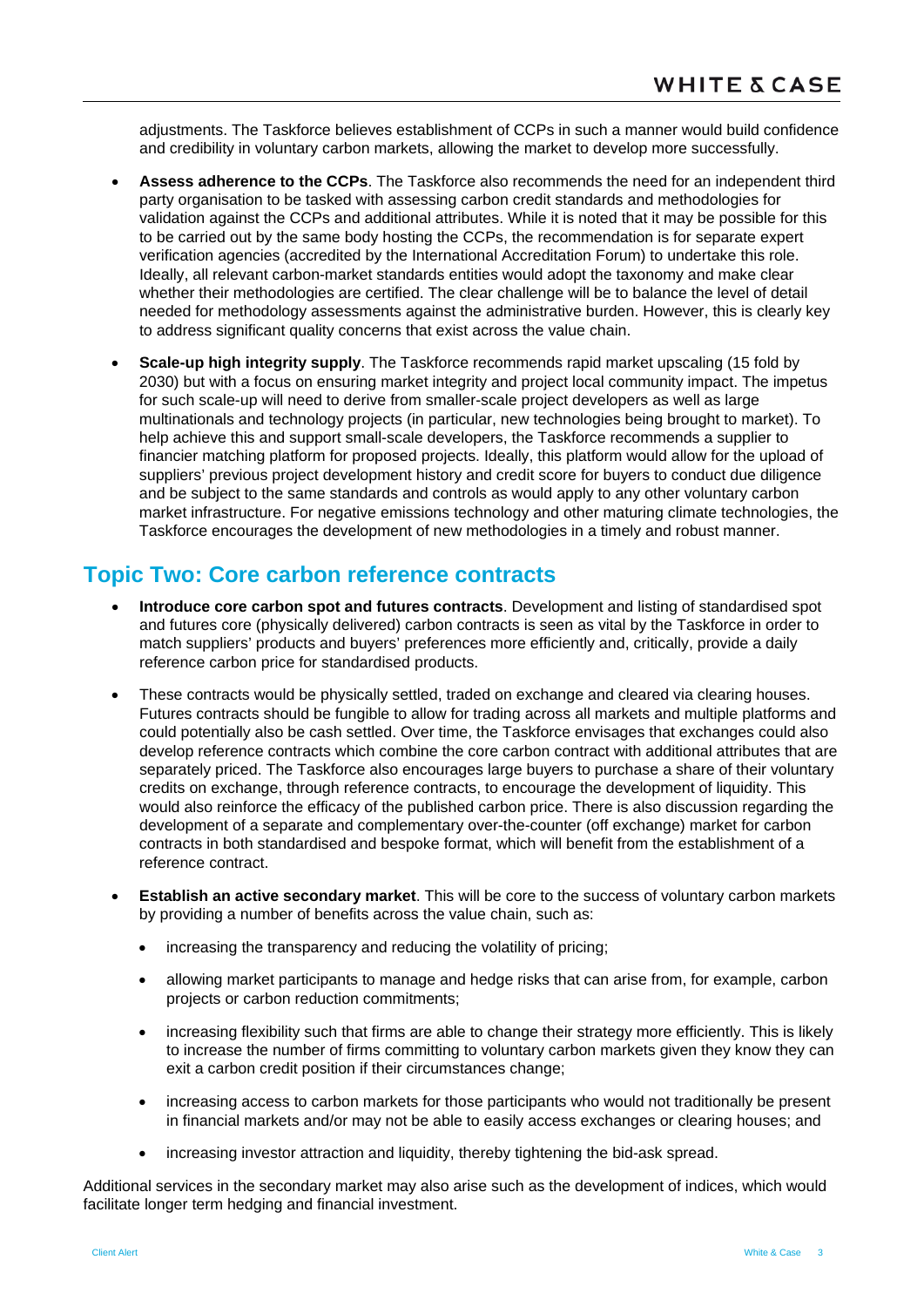• **Increase transparency and standardisation in over-the-counter (OTC) markets**. The Taskforce argues OTC markets will benefit from the development of reference contracts given they will be tightly linked to them. It is posited that, when negotiating OTC contracts, parties can use the price of the liquid core carbon contracts, as well as the price signal, as a starting point; this can assist in forming a more general consensus in the market. Upgraded contracts (based on currently existing agreements such as the emissions trading annex published by the International Swaps and Derivatives Association, Inc.) are needed to help facilitate negotiations, and enable more efficient trading of credits, in primary and secondary OTC markets (see further discussion of this in *Topic Five: Market integrity assurance*). Other items are noted which will be beneficial to this market such as further digitisation of voice-brokered OTC services, the use of post-trade risk reduction services (*e.g.* trade compression) and increased transparency through the use of, *e.g.* price reporting agencies.

# **Topic Three: Infrastructure: Trade, post-trade, financing and data**

The Taskforce recommends that a set of infrastructure components must be in place that is resilient, flexible and able to handle large scale trading of core carbon reference contracts. The recommended actions to develop the target infrastructure are:

- **Build or utilise existing high-volume trade infrastructure**. Exchanges should provide market participants with access to market data and adhere to suitable cybersecurity standards. Likewise, OTC brokers should provide enhanced transparency through market data access to market participants.
- **Create or utilise existing resilient post-trade infrastructure**. Clearing houses should be used to facilitate an exchange traded market, provide counterparty default protection and offer access to relevant data. Meta-registries should be established to provide custodian-like services and generate standardised issuance numbers for projects across existing registries (similar to the ISIN concept). This would allow for more project transparency and market participants to conduct due diligence on certain projects. If possible, the meta-registry should connect to international registries as well as the voluntary independent registries to maximise the use of the data. As with exchanges, meta-registries and the underlying registries should adhere to suitable cybersecurity standards. The infrastructure should be aligned to the Committee on Payments and Market Infrastructures – International Organization of Securities Commissions (CPMI-IOSCO) Principles for Financial Market Infrastructures.
- **Implement advanced data infrastructure**. Data providers and meta-registries should work together to offer transparent reference and market data, as well as historic carbon project or project developer performance and risk data. Intermediaries (such as exchanges and clearing houses) should include trading information in their existing data flows.
- **Catalyse structured finance**. Banks and other supply chain financiers should examine potential lending facilities for project development, which could be collateralised by the right to generate carbon credits. This should be supported by various measures including, *e.g.*, establishing a robust recognition system for banks that finance such projects. In the medium to long term, a carbon credits spot and futures market would provide a suitable foundation for a structured finance market to develop as it would provide clarity on pricing and facilitate risk transfer.

# **Topic Four: Consensus on the legitimacy of offsetting**

- **Establish principles on the use of offsets**. The Taskforce asserts that there is a lack of shared vision on the role of carbon offsets in achieving net zero goals, with many stakeholders having legitimate concerns about carbon offsetting crowding out other decarbonisation efforts (for example, reduction of a company's own emission levels). With this in mind, the Taskforce proposes two new sets of principles.
- It firstly wishes to establish 'Principles for Net Zero-Aligned Corporate Claims and Use of Offsets'. These principles are:
	- **Reduce**: companies should publicly disclose commitments and detail transition plans and annual progress to decarbonise their own operations and value chains to limit warming to 1.5 degrees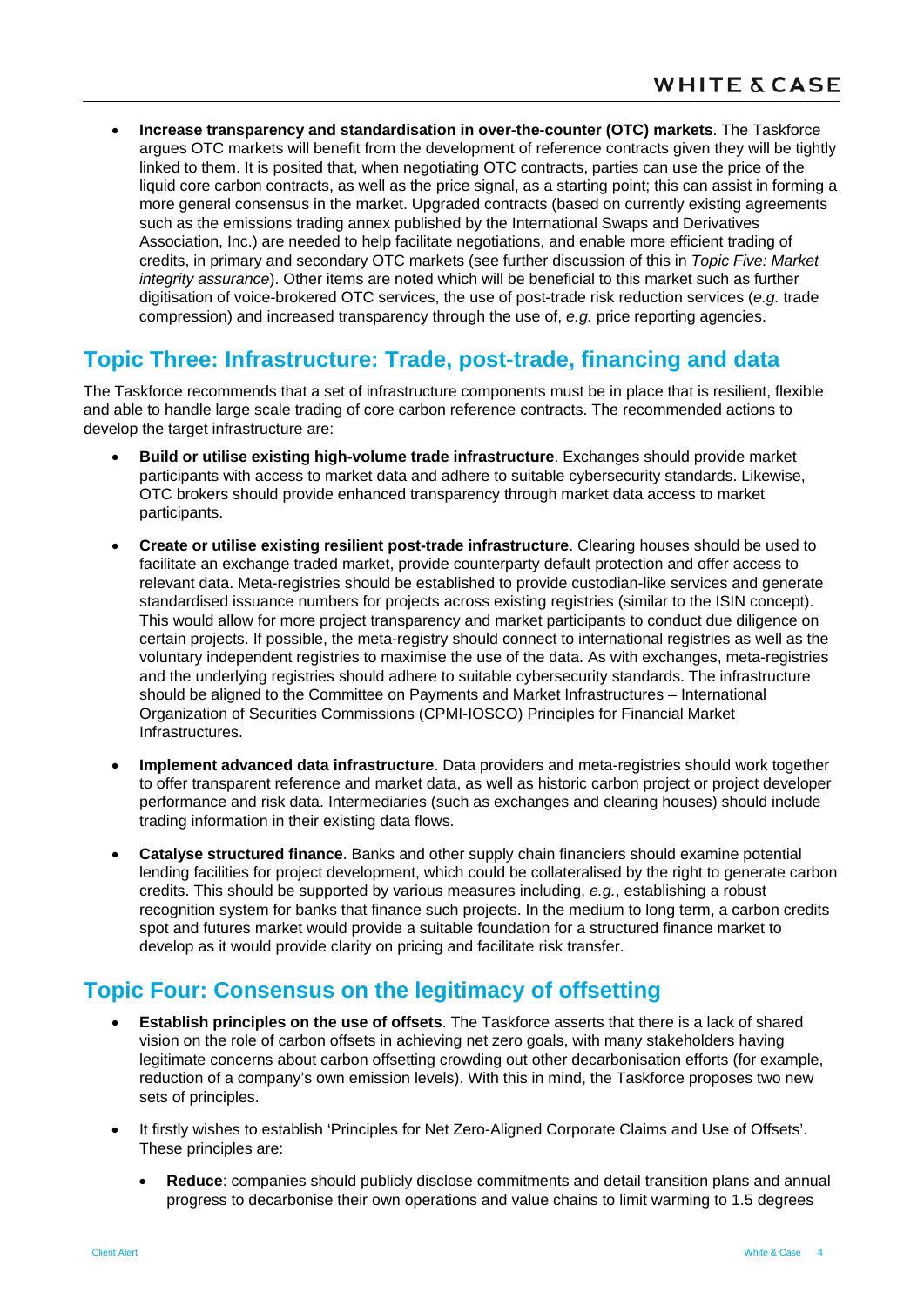Celsius in line with the Paris Agreement, using the best available data. Companies should prioritise implementing these commitments and make public the basis on which the claims are made;

- **Report:** companies should measure and report Scope 1, Scope 2 and, where possible, Scope 3 greenhouse gas emissions on an annual basis using third party standards for corporate greenhouse gas accounting and reporting; and
- **Offset**: during the transition to net zero, companies should purchase and retire carbon credits generated under credible third party standards.
- The Taskforce also proposes 'Principles for Credible Use of Offsets in Products or at Point of Sale'. Most notably, these principles require companies to provide more pricing and product transparency for customers by being clear about profits they make from offset products, disclose whether the carbon offset has any co-benefits and allow end-consumers to access data that validates the retirement of the purchased credits (or they obtain third party validation and auditing of point of sale products to demonstrate use of funds to purchase and receive carbon credits).
- The Taskforce recommends that these principles should be further developed, hosted and curated by an independent body and the Final Report states an "independent High Ambition Demand Accelerator for the Voluntary Carbon Market" will take on this role.
	- **Align guidance on offsetting in corporate claims**. The Taskforce also acknowledges that there is some inconsistency in the treatment of carbon credits with regard to corporate commitments on climate action that needs to be addressed. For example, offsetting is not counted towards science-based emissions reduction targets but the Science-Based Targets Initiative does recognise the role of offsetting towards net-zero claims. It is also recommended that harmonisation of guidance is achieved in respect of both carbon accounting and corporate claims standards. Ideally, the harmonised offsetting reporting guidance will be in line with broader national and international frameworks.

## **Topic Five: Market integrity assurance**

Growth of voluntary carbon markets can increase the risk of errors, fraud and money laundering between market participants. To create and protect market integrity, the Taskforce therefore recommends:

- **Institute efficient and accelerated verification**. The development of a shared digital data protocol across standards and registries. This system would allow for project data to be captured, protected and continuously monitored on a higher frequency basis and validated as projects are being developed. This will allow for an efficient, effective and secure verification system. The Taskforce encourages rapid innovation and continued testing and evolution of related technological solutions.
- **Develop 'anti-money laundering (AML)' and 'know your customer (KYC)' guidelines**. The development and implementation of AML and KYC guidelines for voluntary carbon markets will help minimise the risk of fraud or money laundering as the market develops. A governance body should coordinate this process in line with existing regulatory regimes at the international level (such as the Financial Action Task Force ("FATF")).
- **Establish legal and accounting frameworks**. Further coordination and support of legal and accounting frameworks is required to underpin the legitimacy and efficacy of voluntary carbon markets. The Taskforce accordingly recommends the need for standardised contractual documentation across primary and secondary markets to allow for a robust exchange and OTC market, with such documentation underpinned by appropriate legal opinions.
- The Taskforce also highlights the need for further clarity from international accounting agencies like the IFRS and GAAP on how carbon credits ought to be treated from an accounting standpoint (*e.g.* as an asset or an expense). The Taskforce encourages organisations such as the Greenhouse Gas Protocol to provide clarity as to how removal offsets are to be counted against a company's carbon footprint.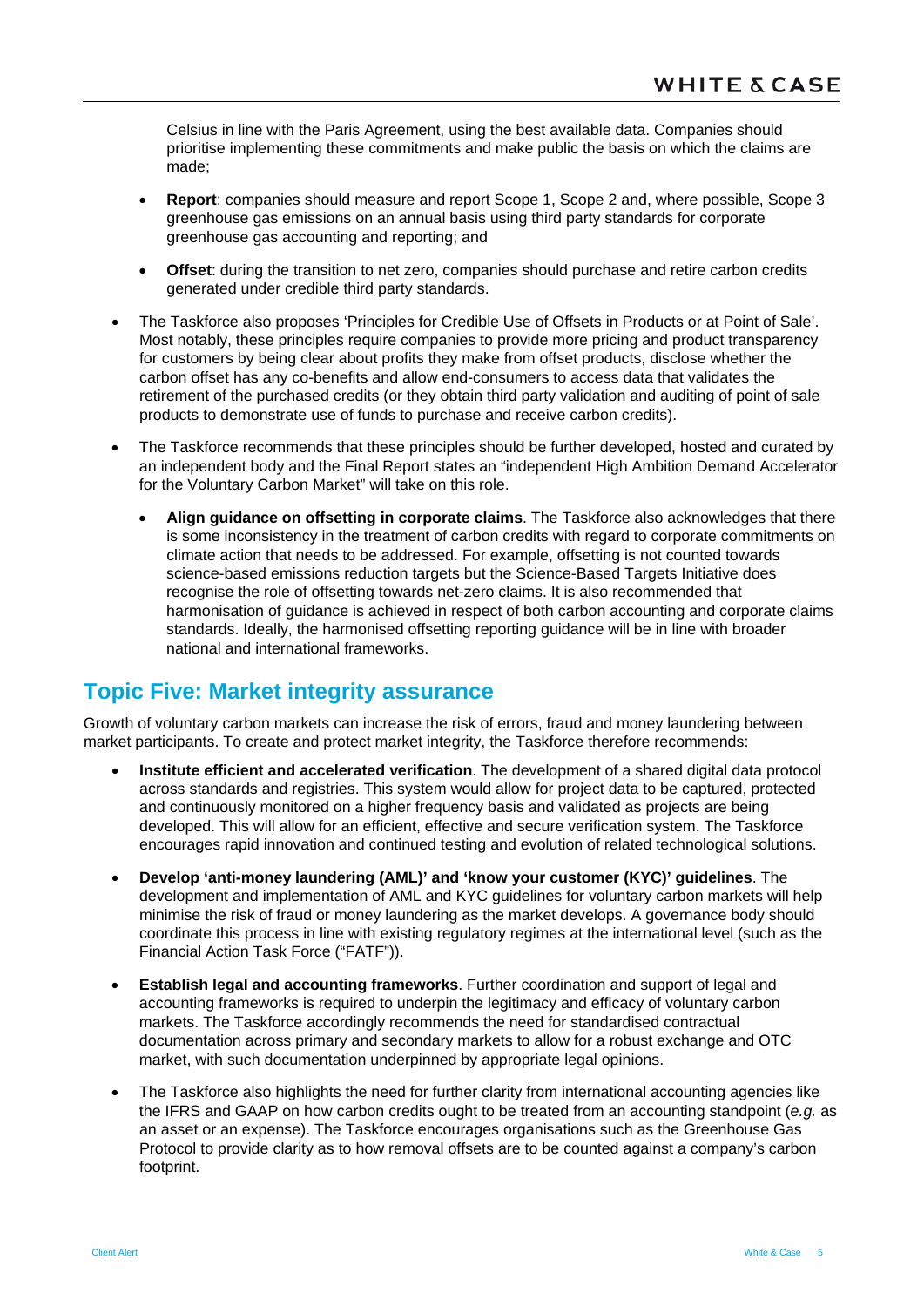- Further to its other statements on governance, the Taskforce acknowledges that appropriate governance is required to host and curate standard contracts, financial accounting guidance and carbon accounting guidance.
- **Institute governance for market participants and market functioning**. Strong governance should be established to ensure there is the high level of environmental and market integrity needed for the voluntary carbon market to be successful. The three key areas of focus in which governance is required are:
	- participant eligibility;
	- participant oversight; and
	- market functioning oversight.
- For example, if the use of carbon credits may disincentivise alternative climate action (such as companies reducing their own emissions), governance is needed around the identification and principles-based mitigation of this risk.
- Participant eligibility could involve establishing a set of principles to be followed by buyers, suppliers and intermediaries if they wish to participate in voluntary carbon markets. Participant oversight could include the development of a new process for accrediting the validation and verification bodies that assess projects and methodologies and authorise issuance of carbon credits (with the aim being that this would also involve auditing and conducting spot checks of those bodies).
- Oversight of market functioning could include developing principles to prevent fraud across the market value chain, including by ensuring appropriate anti-money laundering practices (as mentioned above). It would also include the establishing, hosting and curating of principles for the use of offsetting, as mentioned above (see *Topic Four: Consensus on the legitimacy of offsetting*) and consideration of how long investors can retain carbon credits.

#### **Need for end-to-end market governance:**

- In connection with its recommendations on governance, the Taskforce believes governance structures will be needed in three areas:
	- overseeing the hosting, the curation and the assessment of CCPs;
	- the market principles; and
	- legal and accounting rules.
- Existing and newly established governance bodies must interact to ensure governance in these areas is as comprehensive as possible. Whilst existing bodies like the CFTC (for financial instruments), the IAF (for accreditation and verification) or the IFRS and GAAP (for financial accounting) are able to fulfil some of the governance needs for an effective voluntary carbon market, the Taskforce acknowledges that not all needs can be currently met by these bodies. It is therefore a specific undertaking of the Taskforce's Implementation Roadmap to take steps to address gaps in governance needs. This could potentially involve the development of an umbrella governance body, which could carry out particular governance needs not suited to existing bodies (such as hosting and curating the CCPs).

## **Topic Six: Demand signals**

The Taskforce is of the view that a clear demand signal from buyers could increase liquidity in carbon markets and scale up supply. The Taskforce accordingly recommends a number of ways to increase demand for carbon credits, including:

• **Offer consistent investor guidance on offsetting**. Key investor bodies should work with reporting protocol bodies to provide clear and consistent guidance on the appropriate use of offsetting for buyers.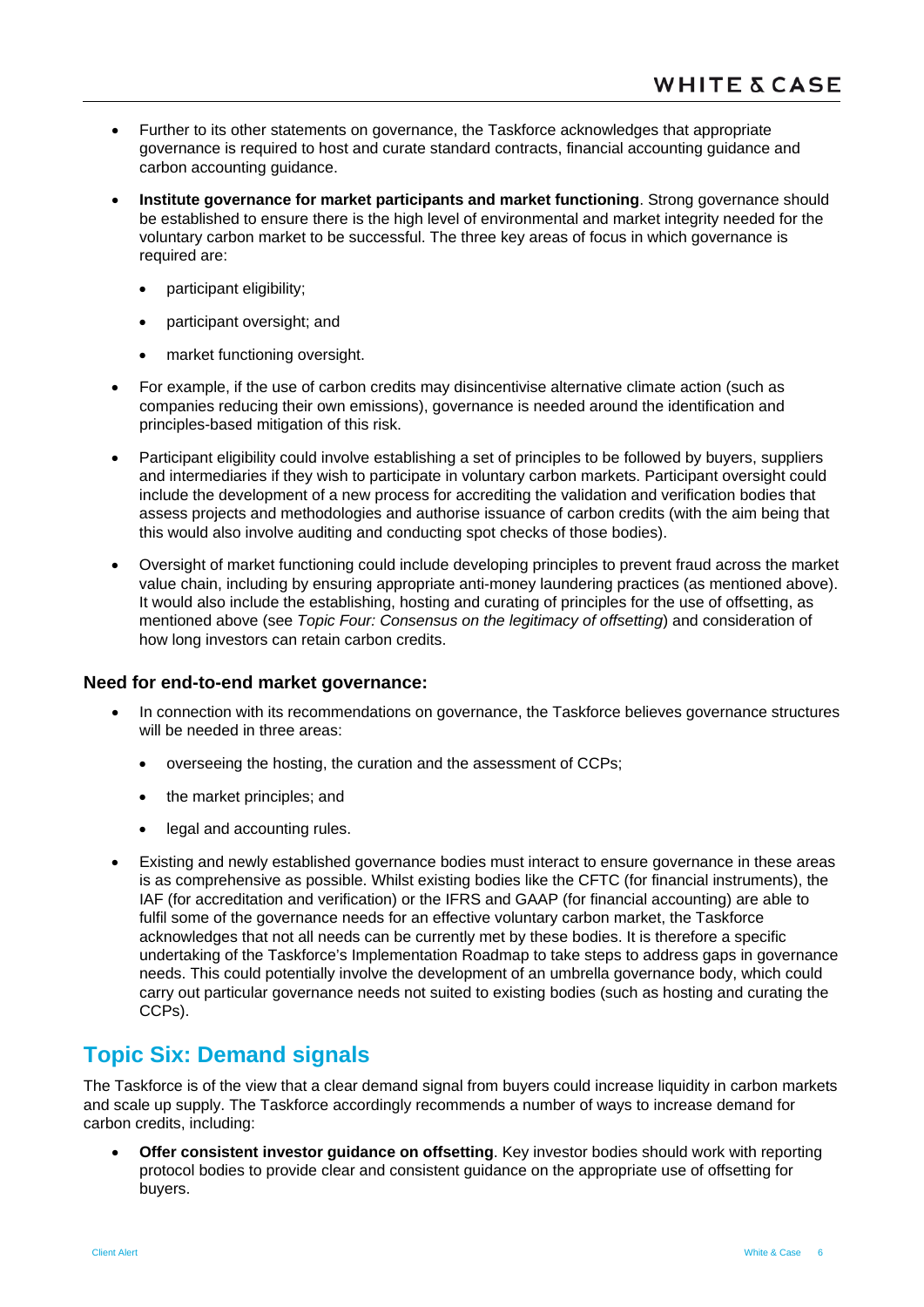- **Enhance credibility and consumer awareness for consumer offerings, including point-of-sale solutions**. The ability for consumers to purchase carbon credits should be increased, allowing them to make more informed choices as to what they are purchasing. This would include the following steps:
	- requiring clear and consistent carbon claims;
	- encouraging clear carbon labelling and continuing to improve consumer education regarding the environmental and economic benefits of carbon offset in everyday life;
	- expanding existing point-of-sale carbon offsetting offerings; and
	- creating digital functionality to enable point-of-sale offset purchases.
- **Increase industry collaboration and commitments**. Further collaboration in key sectors, particularly oil and gas, would lead to significant carbon reduction activity and an increase in the demand for carbon offsets in the process. The Taskforce states in particular that tailored sector-wide standards on the use of offsets can improve industry best practices and aid buyers' transition to net zero.
- **Create mechanisms for demand signalling**. Companies sending long-term demand signals (for example, through long term agreements with suppliers or reduction commitments) in order to scale credit supply. These demand signals could be aggregated through a buyer commitment registry.

# **Commentary – why is this important right now?**

The Taskforce argues that the global climate change mitigation goals simply cannot be achieved by way of emissions reductions alone. Instead, the Taskforce advocates that carbon offsetting must accordingly be an important part of any such transition. The Taskforce notes that voluntary carbon markets must grow by at least 15 times by 2030 to meet the necessary corporate demand. The intention of the Taskforce's Consultation Document and Final Report is to be a catalyst for such radical change.

This year's COP26 will focus investors' minds on the sustainability strategies of the companies and institutions in which they invest across the globe. Carbon credits are a key tool for boards to ensure relevant sustainability targets are met, corporate resilience is sustained and the goals of the Paris Agreement are achieved. But the usefulness of carbon credits depends on the liquidity and consistent price generation of the markets on which they are traded. This in turn depends on reliable and consistent data, taxonomies and benchmarks. The Taskforce has set out concrete steps to accelerate and scale up the development of these markets as the axis for generating liquidity, pricing, data, taxonomies and benchmarks – ultimately achieving real and swift mitigation of climate change.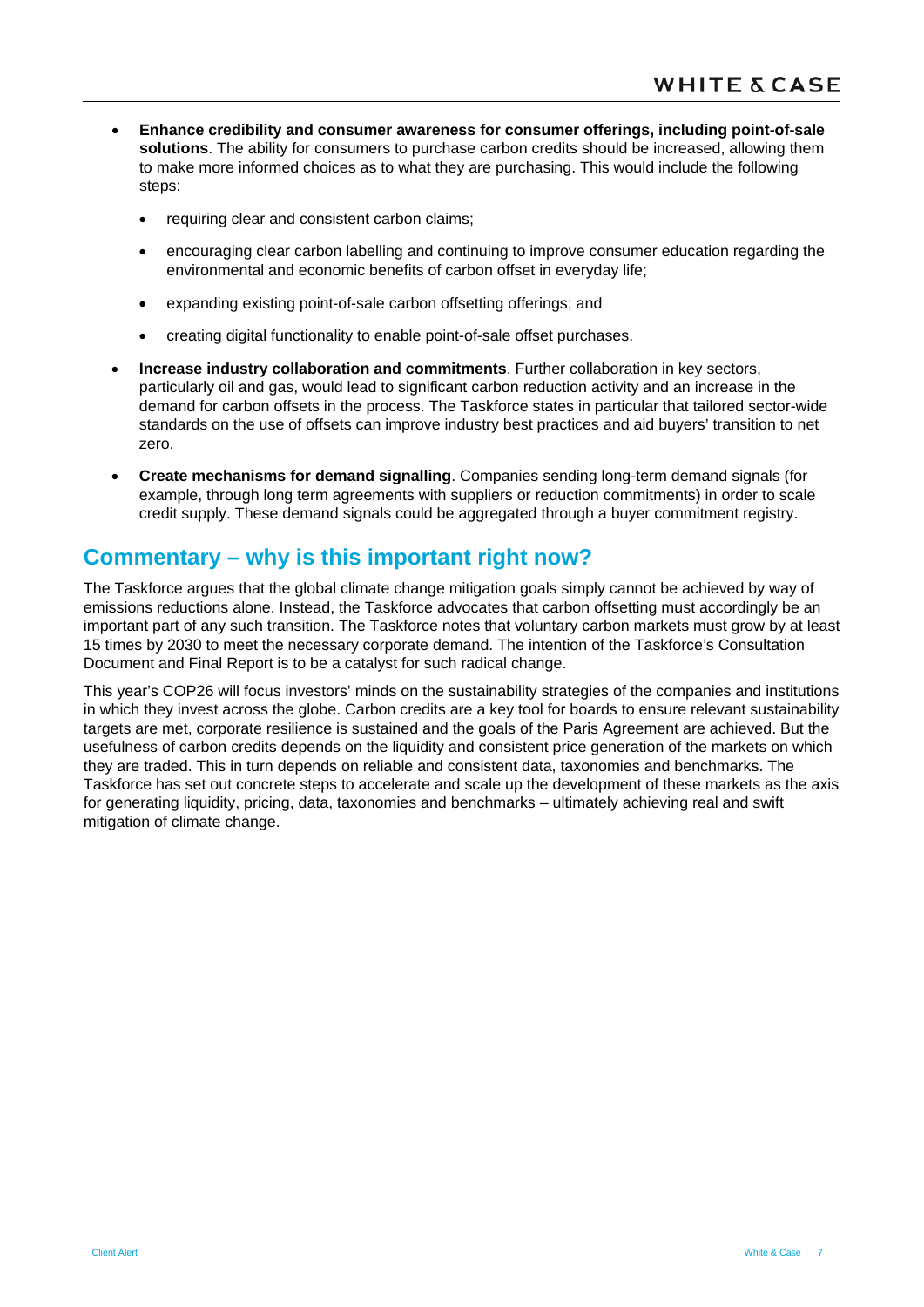# **Conclusion**

|                                                                   |                                                   | <b>Objectives</b>                                                                                                                                                                                                                                                                                                                                                    | <b>Who (Subject</b><br>to change)                           |
|-------------------------------------------------------------------|---------------------------------------------------|----------------------------------------------------------------------------------------------------------------------------------------------------------------------------------------------------------------------------------------------------------------------------------------------------------------------------------------------------------------------|-------------------------------------------------------------|
|                                                                   | Stakeholder<br>engagement                         | Builds support for the Taskforce blueprint and recommendations,<br>provides critical feedback from stakeholders (e.g. CEOs) to the other<br>Working Groups, and drives the narrative on offsets, in particular through<br>a CFO letter                                                                                                                               | <b>Taskforce</b><br><b>Working Group</b>                    |
|                                                                   | <b>B</b> Governance                               | <b>Publishes a governance report</b> detailing key needs for governance<br>in the voluntary carbon market, roles and responsibilities, governance<br>structure, etc. and identifies potential ways this governance body could be<br>established                                                                                                                      | <b>Taskforce</b><br><b>Working Group</b>                    |
| <b>Fully Taskforce</b><br>driven                                  |                                                   | <b>Develops eligibility principles</b> for suppliers, auditors/VVBs,<br>intermediates and buyers <sup>1</sup>                                                                                                                                                                                                                                                        |                                                             |
|                                                                   |                                                   | <b>Establishes blueprint</b> for high-level <b>digital project cycles</b>                                                                                                                                                                                                                                                                                            |                                                             |
|                                                                   | Legal principles &<br>contracts                   | Creates standardized documentation for OTC and exchange on<br>both the primary and secondary markets and for securitization                                                                                                                                                                                                                                          | <b>Taskforce</b><br><b>Working Group</b>                    |
|                                                                   | <b>O</b> Credit level integrity                   | Defines the CCPs and Additional Attributes, and develops the<br>necessary assessment framework                                                                                                                                                                                                                                                                       | <b>Taskforce</b><br><b>Working Group</b>                    |
| <b>Independent</b><br>effort, with<br>input from<br>the Taskforce | <b>O</b> Participant level<br>integrity           | Aligns guidance on corporate claims, including reporting/disclosure<br>requirements. Close coordination with ongoing initiatives required<br>(e.g. SBTI, Oxford principles, GHG protocol, ISO). This includes guidance<br>on what types of offsets (e.g. CCP approved, with removal attributes and<br>specific vintage) that are required for making specific claims | <b>HADA-VCM</b><br><i>(independent</i><br>effort)           |
| <b>Information</b>                                                | Demand & supply<br>engines                        | Scale up demand for offsetting and commitments to develop<br>high-quality credits                                                                                                                                                                                                                                                                                    | WBCSD.<br>NCSA, Coalition<br>for Negative<br>Emissions, SMI |
| sharing with<br><b>Taskforce</b>                                  | <b>C</b> Traded volume &<br>market infrastructure | Market players to develop the infrastructure and services required to scale<br>up trading                                                                                                                                                                                                                                                                            | Private market<br>players                                   |
|                                                                   | Corresponding<br><b>Adjustments</b>               | Evaluates the implications of Articles 6 negotiations on the voluntary<br>carbon market                                                                                                                                                                                                                                                                              | Trove research                                              |

AML / KYC principles form part of these, but would not be covered in Phase 2

Replicated with permission of the IIF

The work of the Taskforce will now turn to implementation and the establishment of a pilot market within the next 12 months. The Taskforce's Implementation Roadmap builds directly on the 20 recommended actions summarised in this alert. The graphic above highlights the eight areas of work the Taskforce will target to capture the 20 recommended actions, and sets out the objectives to be achieved within each one.

It is made clear in the Final Report that the Taskforce considers this a highly collaborative process and invites parties interested in leading or driving key action items to make themselves known. Clearly the ambition and scale of the proposal is great and will require participation of all relevant stakeholders to ensure its success. This is a global Taskforce seeking global private sector solutions for a problem which needs global cooperation; it would be a great shame if it were to be stymied by national barriers or balkanised rules and regulations. The work of the Taskforce in this next phase will be critical for the initiative as the nascent market takes shape and key positions on principles, rules, governance and infrastructure evolve.

Further details regarding the Taskforce can be located [here.](https://www.iif.com/tsvcm/Main-Page/Publications/ID/4061/Private-Sector-Voluntary-Carbon-Markets-Taskforce-Established-to-Help-Meet-Climate-Goals)

The Final Report can be located [here.](https://www.iif.com/Portals/1/Files/TSVCM_Report.pdf?_cldee=Y2ZAY2xpbWF0ZWhvbWVuZXdzLmNvbQ%3D%3D&recipientid=contact-0a171530e312eb1180ec000d3a0ee828-ebe91636ad3144ad9f3c07dc18a5cafb&utm_source=ClickDimensions&utm_medium=email&utm_campaign=Press%20Emails&esid=f64e8b28-c160-eb11-80f0-000d3a0dce1c)